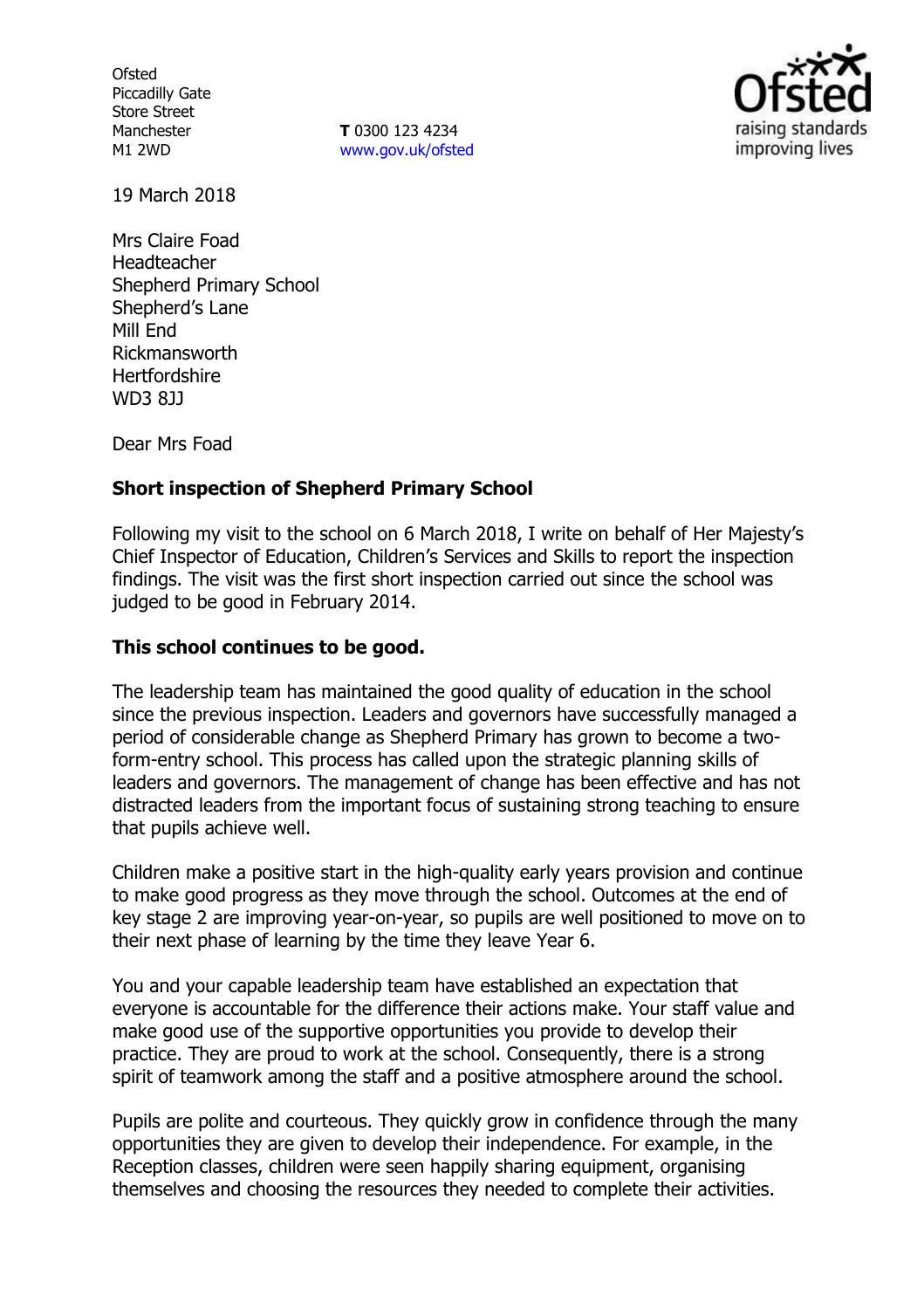

Older pupils talked positively about the leadership roles they are given, for example becoming physical education (PE) ambassadors or play leaders to help the younger pupils at breaktimes. They told me that these extra jobs 'help us to grow up to be responsible and kind'. Pupils understand and uphold the school motto, 'achieving together'. They explained: 'We work together as a team and help each other to do the best we can.'

In lessons, pupils behave well and work hard because relationships between pupils and staff are strong. Additionally, you and your leaders have developed a rich and stimulating curriculum with topics that capture pupils' imagination and stimulate them to want to participate and learn more. The curriculum is enhanced by visits and special events that broaden pupils' experiences.

Parents and carers are overwhelmingly positive about the school. Many of the parents who responded to Ofsted's online questionnaire, Parent View, would recommend the school to other parents. They appreciate and value the practical workshops and regular invitations to come into school and work alongside their children. Parents say that this helps them to understand how they can support their children's learning at home. One parent's comment reflected the views of many: 'My child enjoys going to school and looks forward to learning every day. The school is led very well and the teachers are very helpful.' Another captured the positive views of parents by saying: 'The teachers are very open to listening to parents and addressing any concerns we might have, and the school has a very friendly and caring feel to it. I would absolutely recommend this school.'

The school benefits from the strong team of governors. They appreciate the hard work of staff but, equally, are not afraid to challenge where necessary. Governors have an accurate understanding of the school's strengths and areas that require further improvement through their regular visits to the school and the reports they receive from senior and middle leaders.

You, the governors and the staff team strive to keep improving the school. Together, you have addressed successfully the areas identified for improvement at the previous inspection. For example, leaders were asked to improve the quality of teaching by making sure that the most able pupils are given tasks that challenge them in their learning. You have ensured that, as a result of high-quality teaching pitched at the correct level, the most able pupils are achieving well across all subjects.

### **Safeguarding is effective.**

Safeguarding arrangements are fit for purpose and there is a strong safeguarding culture at the school. Leaders make sure that staff and governors receive regular and up-to-date training. Consequently, everyone understands clearly their responsibilities for pupils' safety and welfare and carries them out with care and diligence. Where appropriate, leaders seek advice from experts beyond the school to support individual pupils and families who may need extra help.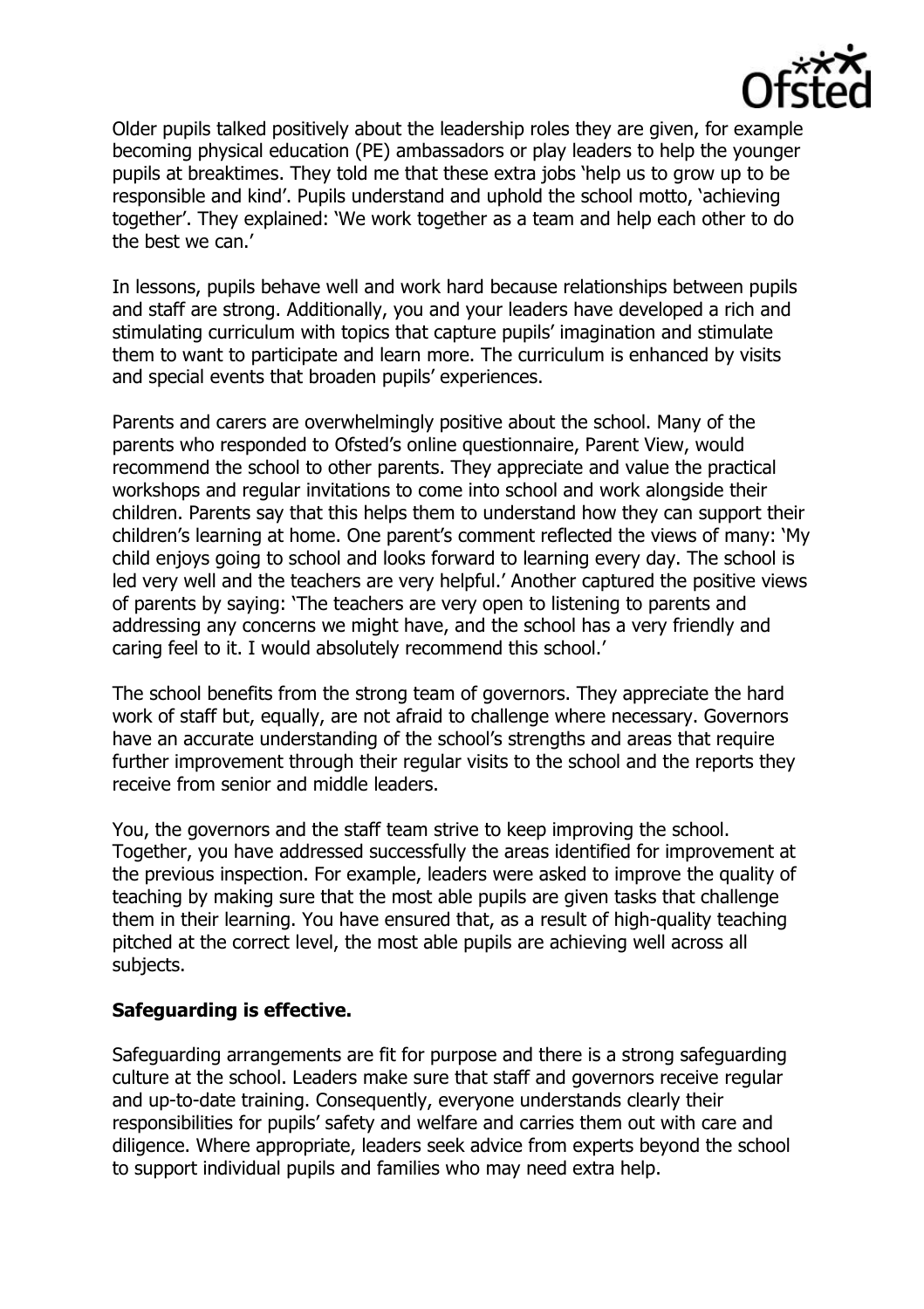

This meticulous approach is supported well by effective systems, including the rigorous checks that are carried out on all adults before they are allowed to start working or volunteering at the school. Governors monitor closely all safeguarding policies and practice to ensure that they are completed thoroughly.

Pupils say that they feel safe in school. They are confident that adults will help them with any worries they may have. Pupils told me that there is very little bullying in the school and that the adults 'sort out any problems quickly'. Pupils understand how to keep themselves safe, including when they are online.

Parents who responded to Ofsted's online questionnaire, Parent View, unanimously agreed that their children are happy and safe in school.

# **Inspection findings**

- $\blacksquare$  In order to check whether the school remains good, I followed a number of lines of enquiry. I considered the quality of provision for disadvantaged pupils and pupils who have special educational needs (SEN) and/or disabilities. I wanted to find out whether the additional government funding for these pupils is well spent so that pupils make the best possible progress. You and your leaders recognise that in 2016 and 2017, disadvantaged pupils and those who have SEN and/or disabilities did not achieve as well as they should in reading, writing and mathematics across the school.
- $\blacksquare$  The achievement of these pupils is a priority in your improvement plans. Governors ensure that funding to support disadvantaged pupils and those who have SEN and/or disabilities is used effectively. They review the success of your chosen teaching approaches regularly at governing body meetings and challenge you and your leaders if pupils are not making rapid enough progress.
- You and your staff know the barriers to learning for these pupils very well. Pupils at risk of falling behind in their learning are identified quickly and given additional support. Work in pupils' books and your current assessment information show that disadvantaged pupils and those who have SEN and/or disabilities are now making better progress. However, you have rightly identified that a greater number of disadvantaged pupils need to reach the national standards in reading, writing and mathematics at the end of key stage 1 and key stage 2.
- Another line of enquiry focused on how leaders monitor the quality of teaching across all subjects to ensure that pupils achieve well. This is because in the previous inspection report you and the governors were asked to make sure that subject leaders check teaching and learning in their areas effectively. I wanted to investigate whether the actions of your subject leaders enable pupils to make consistently good progress in a wide range of subjects.
- Your subject leaders are confident and knowledgeable. They check the quality of teaching in their subjects rigorously and in many different ways. This includes observing lessons, scrutinising teachers' plans, talking to pupils and looking at pupils' work books.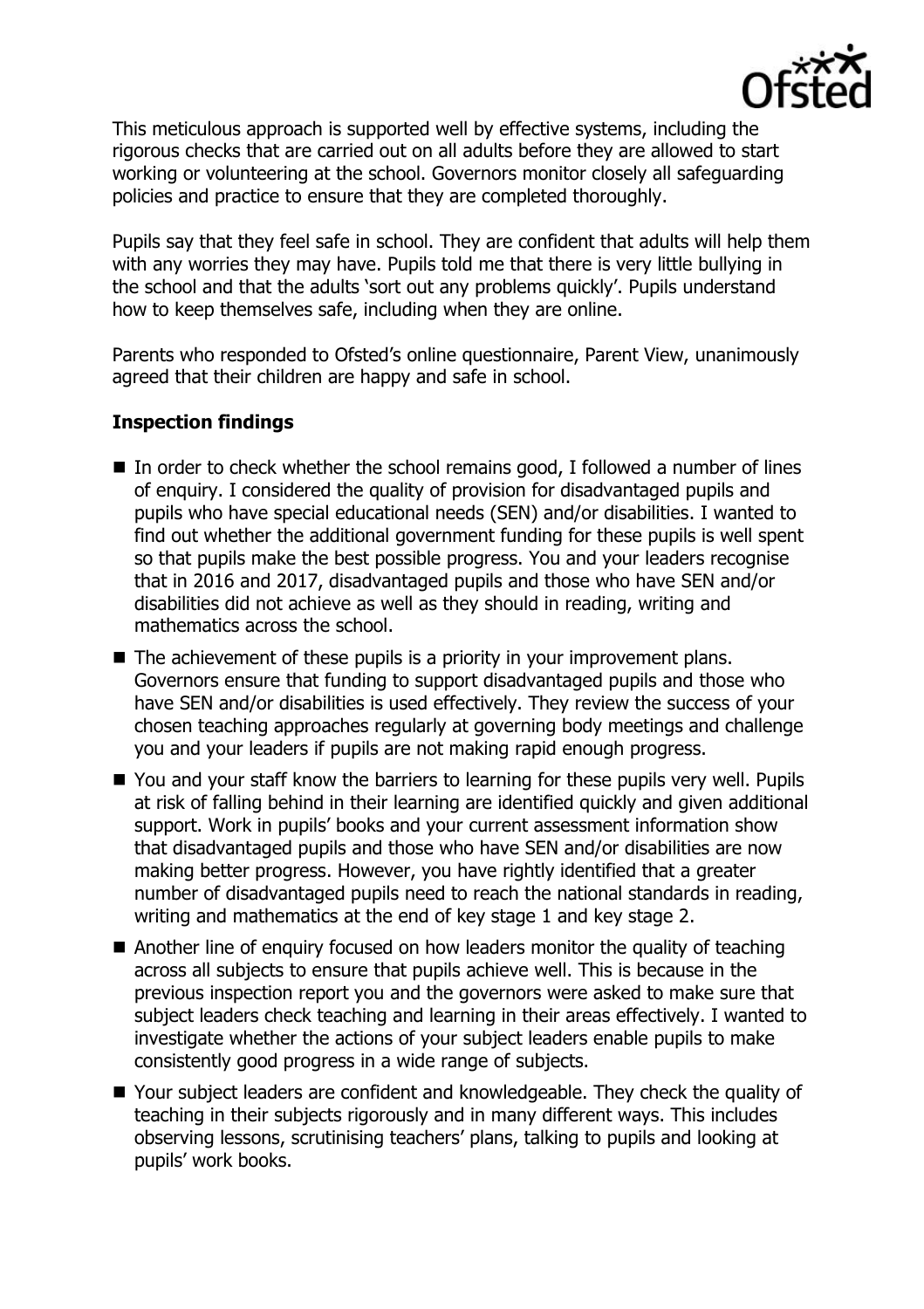

- The systems for assessing and recording the progress of pupils in all subjects, such as science, computing and personal, social, health and economic (PSHE) education, are firmly in place. Consequently, your subject leaders are able to identify clearly where pupils' progress is best and where it could be better. Governors hold subject leaders to account by meeting regularly with them to discuss pupils' outcomes, strengths in the teaching of their subject and areas to improve.
- Finally, I explored how well pupils are supported and encouraged to attend school. This line of enquiry arose from historical information showing that not all pupils attended school as often as they should. I looked at rates of attendance and, specifically, the attendance of disadvantaged pupils and those who have SEN and/or disabilities. Previously, these groups have had particularly high rates of absence, including persistent absence.
- Leaders are aware of the need to improve attendance, and rigorous procedures are in place to establish the reasons for any pupil's absence. You and your leaders are quick to address attendance issues, for example through staff phoning parents at the start of the day when pupils do not turn up for school.
- Your focused actions are having a positive impact and the attendance figures for the school, and particularly for disadvantaged pupils and those who have SEN and/or disabilities, are all improving. Still, there are a number of disadvantaged pupils who, for various and sometimes complex reasons, are regularly absent. You know that there is still work to do to further improve the attendance of these pupils.

### **Next steps for the school**

Leaders and those responsible for governance should ensure that they:

- $\blacksquare$  increase the proportion of disadvantaged pupils that reach the expected standards in reading, writing and mathematics in key stage 1 and key stage 2
- continue to reduce the proportion of disadvantaged pupils who are persistently absent from school.

I am copying this letter to the chair of the governing body, the regional schools commissioner and the director of children's services for Hertfordshire. This letter will be published on the Ofsted website.

Yours sincerely

Fiona Webb **Her Majesty's Inspector**